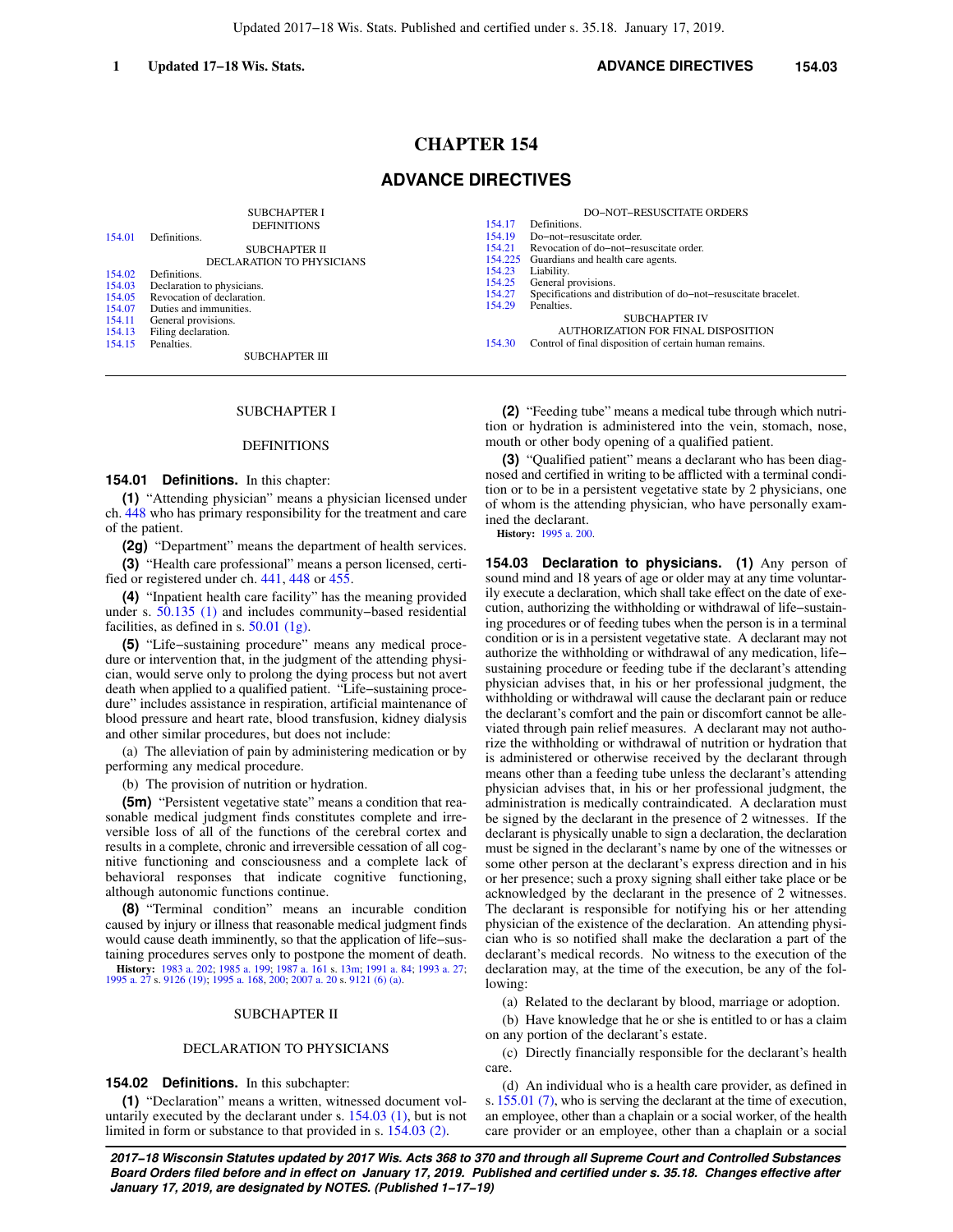# **154.03 ADVANCE DIRECTIVES Updated 17−18 Wis. Stats. 2**

worker, of an inpatient health care facility in which the declarant is a patient.

**(2)** The department shall prepare and provide copies of the declaration and accompanying information for distribution in quantities to health care professionals, hospitals, nursing homes, county clerks and local bar associations and individually to private persons. The department shall include, in information accompanying the declaration, at least the statutory definitions of terms used in the declaration, statutory restrictions on who may be witnesses to a valid declaration, a statement explaining that valid witnesses acting in good faith are statutorily immune from civil or criminal liability, an instruction to potential declarants to read and understand the information before completing the declaration and a statement explaining that an instrument may, but need not be, filed with the register in probate of the declarant's county of residence. The department may charge a reasonable fee for the cost of preparation and distribution. The declaration distributed by the department of health services shall be easy to read, the type size may be no smaller than 10 point, and the declaration shall be in the following form, setting forth on the first page the wording before the ATTENTION statement and setting forth on the 2nd page the ATTENTION statement and remaining wording:

# DECLARATION TO PHYSICIANS

# (WISCONSIN LIVING WILL)

I,...., being of sound mind, voluntarily state my desire that my dying not be prolonged under the circumstances specified in this document. Under those circumstances, I direct that I be permitted to die naturally. If I am unable to give directions regarding the use of life−sustaining procedures or feeding tubes, I intend that my family and physician honor this document as the final expression of my legal right to refuse medical or surgical treatment.

1. If I have a TERMINAL CONDITION, as determined by 2 physicians who have personally examined me, I do not want my dying to be artificially prolonged and I do not want life−sustaining procedures to be used. In addition, the following are my directions regarding the use of feeding tubes:

.... YES, I want feeding tubes used if I have a terminal condition.

.... NO, I do not want feeding tubes used if I have a terminal condition.

If you have not checked either box, feeding tubes will be used.

2. If I am in a PERSISTENT VEGETATIVE STATE, as determined by 2 physicians who have personally examined me, the following are my directions regarding the use of life−sustaining procedures:

.... YES, I want life−sustaining procedures used if I am in a persistent vegetative state.

.... NO, I do not want life−sustaining procedures used if I am in a persistent vegetative state.

If you have not checked either box, life−sustaining procedures will be used.

3. If I am in a PERSISTENT VEGETATIVE STATE, as determined by 2 physicians who have personally examined me, the following are my directions regarding the use of feeding tubes:

.... YES, I want feeding tubes used if I am in a persistent vegetative state.

.... NO, I do not want feeding tubes used if I am in a persistent vegetative state.

If you have not checked either box, feeding tubes will be used.

If you are interested in more information about the significant terms used in this document, see section 154.01 of the Wisconsin Statutes or the information accompanying this document.

ATTENTION: You and the 2 witnesses must sign the document at the same time.

| Signed  | Date          |
|---------|---------------|
| Address | Date of birth |

I believe that the person signing this document is of sound mind. I am an adult and am not related to the person signing this document by blood, marriage or adoption. I am not entitled to and do not have a claim on any portion of the person's estate and am not otherwise restricted by law from being a witness.

| Witness signature | Date signed |
|-------------------|-------------|
| Print name        |             |
|                   |             |
| Witness signature | Date signed |

#### DIRECTIVES TO ATTENDING PHYSICIAN

Print name ....

1. This document authorizes the withholding or withdrawal of life−sustaining procedures or of feeding tubes when 2 physicians, one of whom is the attending physician, have personally examined and certified in writing that the patient has a terminal condition or is in a persistent vegetative state.

2. The choices in this document were made by a competent adult. Under the law, the patient's stated desires must be followed unless you believe that withholding or withdrawing life−sustaining procedures or feeding tubes would cause the patient pain or reduced comfort and that the pain or discomfort cannot be alleviated through pain relief measures. If the patient's stated desires are that life−sustaining procedures or feeding tubes be used, this directive must be followed.

3. If you feel that you cannot comply with this document, you must make a good faith attempt to transfer the patient to another physician who will comply. Refusal or failure to make a good faith attempt to do so constitutes unprofessional conduct.

4. If you know that the patient is pregnant, this document has no effect during her pregnancy.

\* \* \* \* \*

The person making this living will may use the following space to record the names of those individuals and health care providers to whom he or she has given copies of this document:

................................................................. ................................................................. .................................................................

**History:** [1983 a. 202](https://docs.legis.wisconsin.gov/document/acts/1983/202); [1985 a. 199;](https://docs.legis.wisconsin.gov/document/acts/1985/199) [1991 a. 84,](https://docs.legis.wisconsin.gov/document/acts/1991/84) [281](https://docs.legis.wisconsin.gov/document/acts/1991/281); [1995 a. 27](https://docs.legis.wisconsin.gov/document/acts/1995/27) s. [9126 \(19\);](https://docs.legis.wisconsin.gov/document/acts/1995/27,%20s.%209126) [1995](https://docs.legis.wisconsin.gov/document/acts/1995/168) [a. 168](https://docs.legis.wisconsin.gov/document/acts/1995/168); [2007 a. 20](https://docs.legis.wisconsin.gov/document/acts/2007/20) s. [9121 \(6\) \(a\).](https://docs.legis.wisconsin.gov/document/acts/2007/20,%20s.%209121)

Wisconsin statutes provide 3 instruments through which an individual may state healthcare wishes in the event of incapacitation: a "declaration to physicians," a "do− not−resuscitate order," and a "health care power of attorney." These statutory instruments apply under specific circumstances, have their own signature requirements, and may be limited in the extent of authorization they afford. A form will trigger no statutory immunities for healthcare providers when it lacks the features of these statutory documents. A court might conclude, however, that such a form is relevant in dis-cerning a person's intent. [OAG 10−14](https://docs.legis.wisconsin.gov/document/oag/oag10-14)

Living will statutes: The first decade. Gelfand. 1987 WLR 737. Planning Ahead for Incapacity. Shapiro. Wis. Law. Aug. 1991. Wisconsin's New Living Will Act. Gilbert. Wis. Law. March 1992.

154.05 Revocation of declaration. (1) METHOD OF REVO-CATION. A declaration may be revoked at any time by the declarant by any of the following methods:

(a) By being canceled, defaced, obliterated, burned, torn or otherwise destroyed by the declarant or by some person who is directed by the declarant and who acts in the presence of the declarant.

(b) By a written revocation of the declarant expressing the intent to revoke, signed and dated by the declarant.

(c) By a verbal expression by the declarant of his or her intent to revoke the declaration. This revocation becomes effective only if the declarant or a person who is acting on behalf of the declarant notifies the attending physician of the revocation.

(d) By executing a subsequent declaration.

**(2)** RECORDING THE REVOCATION. The attending physician shall record in the patient's medical record the time, date and place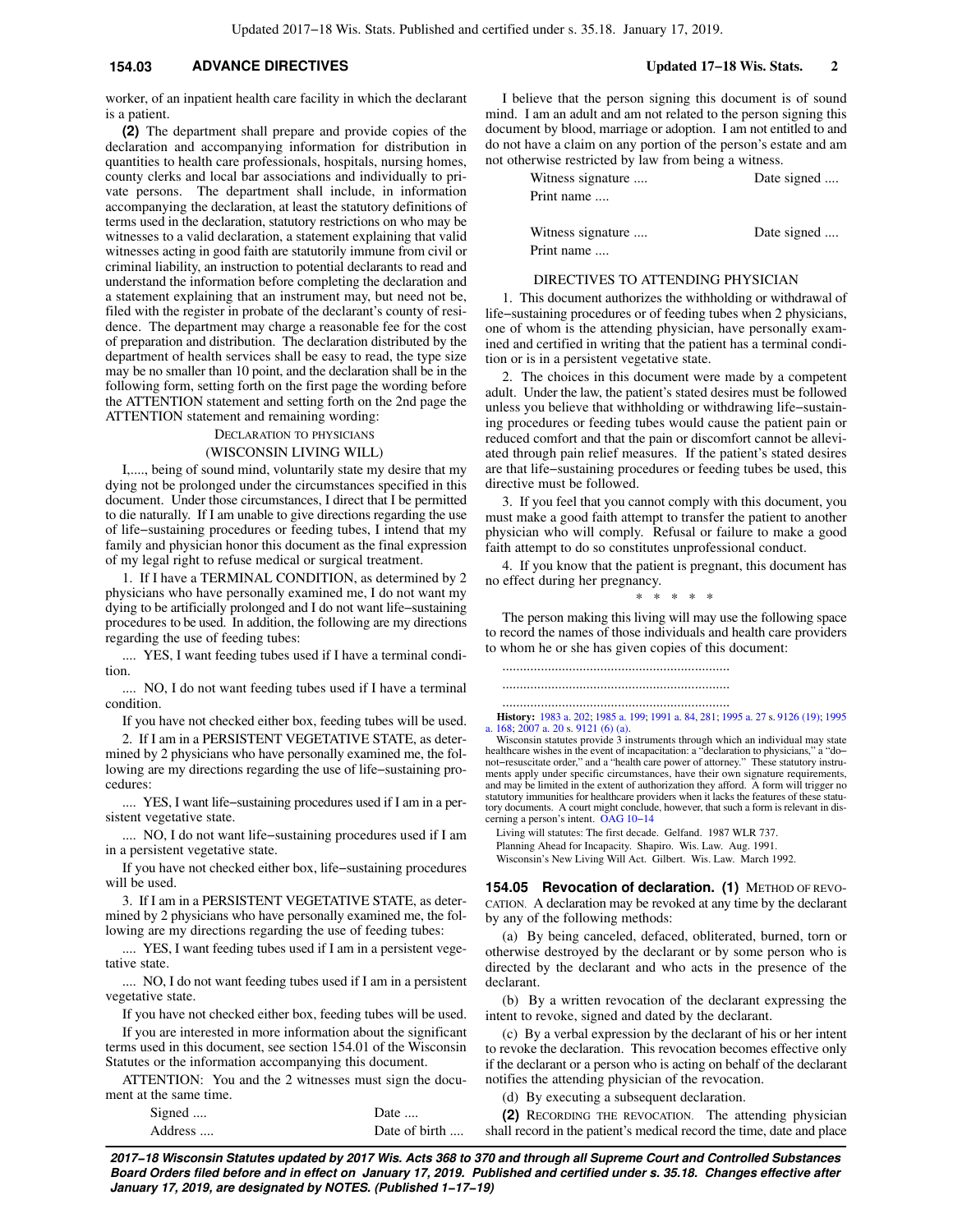# **3 Updated 17−18 Wis. Stats. ADVANCE DIRECTIVES 154.15**

of the revocation and the time, date and place, if different, that he or she was notified of the revocation.

**History:** [1983 a. 202](https://docs.legis.wisconsin.gov/document/acts/1983/202); [1995 a. 168](https://docs.legis.wisconsin.gov/document/acts/1995/168).

**154.07 Duties and immunities. (1)** LIABILITY. (a) No physician, inpatient health care facility or health care professional acting under the direction of a physician may be held criminally or civilly liable, or charged with unprofessional conduct, for any of the following:

1. Participating in the withholding or withdrawal of life−sustaining procedures or feeding tubes under this subchapter.

2. Failing to act upon a revocation unless the person or facility has actual knowledge of the revocation.

3. Failing to comply with a declaration, except that failure by a physician to comply with a declaration of a qualified patient constitutes unprofessional conduct if the physician refuses or fails to make a good faith attempt to transfer the qualified patient to another physician who will comply with the declaration.

(b) 1. No person who acts in good faith as a witness to a declaration under this subchapter may be held civilly or criminally liable for participating in the withholding or withdrawal of life− sustaining procedures or feeding tubes under this subchapter.

2. Subdivision [1.](https://docs.legis.wisconsin.gov/document/statutes/154.07(1)(b)1.) does not apply to a person who acts as a witness in violation of s. [154.03 \(1\).](https://docs.legis.wisconsin.gov/document/statutes/154.03(1))

(c) Pars. [\(a\)](https://docs.legis.wisconsin.gov/document/statutes/154.07(1)(a)) and [\(b\)](https://docs.legis.wisconsin.gov/document/statutes/154.07(1)(b)) apply to acts or omissions in connection with a provision of a document that is executed in another jurisdiction if the provision is valid and enforceable under s. [154.11 \(9\).](https://docs.legis.wisconsin.gov/document/statutes/154.11(9))

**(2)** EFFECT OF DECLARATION. The desires of a qualified patient who is competent supersede the effect of the declaration at all times. If a qualified patient is adjudicated incompetent at the time of the decision to withhold or withdraw life−sustaining procedures or feeding tubes, a declaration executed under this subchapter is presumed to be valid. The declaration of a qualified patient who is diagnosed as pregnant by the attending physician has no effect during the course of the qualified patient's pregnancy. For the purposes of this subchapter, a physician or inpatient health care facility may presume in the absence of actual notice to the contrary that a person who executed a declaration was of sound mind at the time.

**History:** [1983 a. 202](https://docs.legis.wisconsin.gov/document/acts/1983/202); [1991 a. 84;](https://docs.legis.wisconsin.gov/document/acts/1991/84) [1995 a. 200](https://docs.legis.wisconsin.gov/document/acts/1995/200); [2003 a. 290;](https://docs.legis.wisconsin.gov/document/acts/2003/290) [2005 a. 387.](https://docs.legis.wisconsin.gov/document/acts/2005/387)

**154.11 General provisions. (1)** SUICIDE. The withholding or withdrawal of life−sustaining procedures or feeding tubes from a qualified patient under this subchapter does not, for any purpose, constitute suicide. Execution of a declaration under this subchapter does not, for any purpose, constitute attempted suicide.

**(2)** LIFE INSURANCE. Making a declaration under s. [154.03](https://docs.legis.wisconsin.gov/document/statutes/154.03) may not be used to impair in any manner the procurement of any policy of life insurance, and may not be used to modify the terms of an existing policy of life insurance. No policy of life insurance may be impaired in any manner by the withholding or withdrawal of life−sustaining procedures or feeding tubes from an insured qualified patient.

**(3)** HEALTH INSURANCE. No person may be required to execute a declaration as a condition prior to being insured for, or receiving, health care services.

**(4)** OTHER RIGHTS. This subchapter does not impair or supersede any of the following:

(a) A person's right to withhold or withdraw life−sustaining procedures or feeding tubes.

(b) The right of any person who does not have a declaration in effect to receive life−sustaining procedures or feeding tubes.

**(5)** INTENT. Failure to execute a declaration under this subchapter creates no presumption that the person consents to the use or withholding of life−sustaining procedures or feeding tubes in the event that the person suffers from a terminal condition or is in a persistent vegetative state.

**(5m)** VALID DECLARATION. A declaration that is in its original form or is a legible photocopy or electronic facsimile copy is presumed to be valid.

**(6)** CONSTRUCTION. Nothing in this subchapter condones, authorizes or permits any affirmative or deliberate act to end life other than to permit the natural process of dying.

**(7)** APPLICABILITY. (a) A declaration under s. [154.03 \(2\)](https://docs.legis.wisconsin.gov/document/statutes/1983/154.03(2)), 1983 stats., that is executed before April 22, 1986, and that is not subsequently revoked or has not subsequently expired is governed by the provisions of ch. [154,](https://docs.legis.wisconsin.gov/document/statutes/1983/ch.%20154) 1983 stats.

(b) A declaration under s.  $154.03$  (2), 1983 stats., that is executed after April 22, 1986, is void.

(c) A declaration under s.  $154.03$  (2), 1989 stats., that is executed before, on or after December 11, 1991, and that is not subsequently revoked or has not subsequently expired is governed by the provisions of ch. [154,](https://docs.legis.wisconsin.gov/document/statutes/1989/ch.%20154) 1989 stats.

(d) Nothing in this chapter, except par.  $(b)$ , may be construed to render invalid a declaration that was validly executed under this chapter before April 6, 1996.

**(8)** INCLUSION IN MEDICAL RECORD. Upon receipt of a declaration, a health care facility, as defined in s. [155.01 \(6\),](https://docs.legis.wisconsin.gov/document/statutes/155.01(6)) or a health care provider, as defined in s. [155.01 \(7\),](https://docs.legis.wisconsin.gov/document/statutes/155.01(7)) shall, if the declarant is a patient of the health care facility or health care provider, include the declaration in the medical record of the declarant.

**(9)** DECLARATION FROM OTHER JURISDICTION. A valid document that authorizes the withholding or withdrawal of life−sustaining procedures or of feeding tubes and that is executed in another state or jurisdiction in compliance with the law of that state or jurisdiction is valid and enforceable in this state to the extent that the document is consistent with the laws of this state. **History:** [1983 a. 202;](https://docs.legis.wisconsin.gov/document/acts/1983/202) [1985 a. 199](https://docs.legis.wisconsin.gov/document/acts/1985/199); [1991 a. 84](https://docs.legis.wisconsin.gov/document/acts/1991/84); [1995 a. 168](https://docs.legis.wisconsin.gov/document/acts/1995/168), [200](https://docs.legis.wisconsin.gov/document/acts/1995/200).

**154.13 Filing declaration. (1)** A declarant or an individual authorized by the declarant may, for a fee, file the declarant's declaration, for safekeeping, with the register in probate of the county in which the declarant resides.

**(2)** If a declarant or authorized individual has filed the declarant's declaration as specified in sub. [\(1\)](https://docs.legis.wisconsin.gov/document/statutes/154.13(1)), the following persons may have access to the declaration without first obtaining consent from the declarant:

(a) The individual authorized by the declarant.

(b) A health care provider who is providing care to the declarant.

(c) The court and all parties involved in proceedings in this state for adjudication of incompetency and appointment of a guardian for the declarant, for emergency detention under s. [51.15](https://docs.legis.wisconsin.gov/document/statutes/51.15), for involuntary commitment under s. [51.20](https://docs.legis.wisconsin.gov/document/statutes/51.20), or for protective placement or protective services under ch. [55.](https://docs.legis.wisconsin.gov/document/statutes/ch.%2055)

(d) Any person under the order of a court for good cause shown.

**(3)** Failure to file a declaration under sub. [\(1\)](https://docs.legis.wisconsin.gov/document/statutes/154.13(1)) creates no presumption about the intent of an individual with regard to his or her health care decisions.

**History:** [1991 a. 281;](https://docs.legis.wisconsin.gov/document/acts/1991/281) [2005 a. 387](https://docs.legis.wisconsin.gov/document/acts/2005/387).

**154.15 Penalties. (1)** Any person who intentionally conceals, cancels, defaces, obliterates or damages the declaration of another without the declarant's consent may be fined not more than \$500 or imprisoned not more than 30 days or both.

**(2)** Any person who, with the intent to cause a withholding or withdrawal of life−sustaining procedures or feeding tubes contrary to the wishes of the declarant, illegally falsifies or forges the declaration of another or conceals a declaration revoked under s. [154.05 \(1\) \(a\)](https://docs.legis.wisconsin.gov/document/statutes/154.05(1)(a)) or [\(b\)](https://docs.legis.wisconsin.gov/document/statutes/154.05(1)(b)) or any person who intentionally withholds actual knowledge of a revocation under s. [154.05](https://docs.legis.wisconsin.gov/document/statutes/154.05) is guilty of a Class F felony.

**History:** [1983 a. 202;](https://docs.legis.wisconsin.gov/document/acts/1983/202) [1985 a. 199;](https://docs.legis.wisconsin.gov/document/acts/1985/199) [1991 a. 84](https://docs.legis.wisconsin.gov/document/acts/1991/84); [1995 a. 168](https://docs.legis.wisconsin.gov/document/acts/1995/168); [1997 a. 283](https://docs.legis.wisconsin.gov/document/acts/1997/283); [2001 a.](https://docs.legis.wisconsin.gov/document/acts/2001/109) [109.](https://docs.legis.wisconsin.gov/document/acts/2001/109)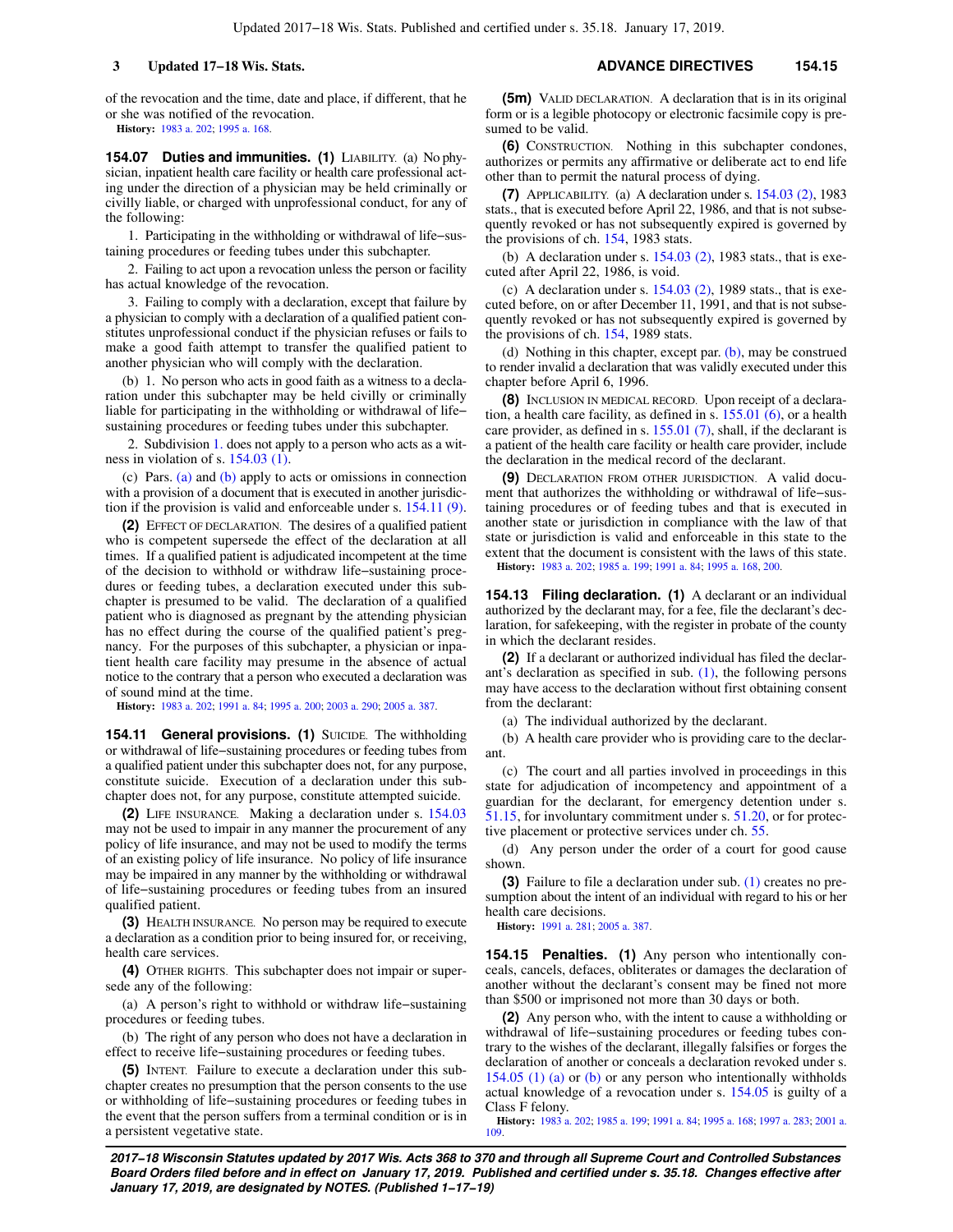# **154.15 ADVANCE DIRECTIVES Updated 17−18 Wis. Stats. 4**

# SUBCHAPTER III

### DO−NOT−RESUSCITATE ORDERS

### **154.17 Definitions.** In this subchapter:

**(1)** "Do−not−resuscitate bracelet" means a standardized identification bracelet that meets the specifications established under s. [154.27 \(1\),](https://docs.legis.wisconsin.gov/document/statutes/154.27(1)) or that is approved by the department under s. [154.27](https://docs.legis.wisconsin.gov/document/statutes/154.27(2)) [\(2\)](https://docs.legis.wisconsin.gov/document/statutes/154.27(2)), that bears the inscription "Do Not Resuscitate" and signifies that the wearer is a qualified patient who has obtained a do−not− resuscitate order and that the order has not been revoked.

**(2)** "Do−not−resuscitate order" means a written order issued under the requirements of this subchapter that directs emergency medical services practitioners, emergency medical responders, and emergency health care facilities personnel not to attempt cardiopulmonary resuscitation on a person for whom the order is issued if that person suffers cardiac or respiratory arrest.

**(2r)** "Emergency medical responder" has the meaning given under s. [256.01 \(4p\).](https://docs.legis.wisconsin.gov/document/statutes/256.01(4p))

**(3)** "Emergency medical services practitioner" has the meaning given under s. [256.01 \(5\).](https://docs.legis.wisconsin.gov/document/statutes/256.01(5))

**(4)** "Qualified patient" means a person who has attained the age of 18 and to whom any of the following conditions applies:

(a) The person has a terminal condition.

(b) The person has a medical condition such that, were the person to suffer cardiac or pulmonary failure, resuscitation would be unsuccessful in restoring cardiac or respiratory function or the person would experience repeated cardiac or pulmonary failure within a short period before death occurs.

(c) The person has a medical condition such that, were the person to suffer cardiac or pulmonary failure, resuscitation of that person would cause significant physical pain or harm that would outweigh the possibility that resuscitation would successfully restore cardiac or respiratory function for an indefinite period of time.

**(5)** "Resuscitation" means cardiopulmonary resuscitation or any component of cardiopulmonary resuscitation, including cardiac compression, endotracheal intubation and other advanced airway management, artificial ventilation, defibrillation, administration of cardiac resuscitation medications and related procedures. "Resuscitation" does not include the Heimlich maneuver or similar procedure used to expel an obstruction from the throat.

**History:** [1995 a. 200](https://docs.legis.wisconsin.gov/document/acts/1995/200); [1997 a. 27;](https://docs.legis.wisconsin.gov/document/acts/1997/27) [1999 a. 9](https://docs.legis.wisconsin.gov/document/acts/1999/9); [2007 a. 130;](https://docs.legis.wisconsin.gov/document/acts/2007/130) [2017 a. 12](https://docs.legis.wisconsin.gov/document/acts/2017/12).

**154.19 Do−not−resuscitate order. (1)** No person except an attending physician may issue a do−not−resuscitate order. An attending physician may issue a do−not−resuscitate order to a patient only if all of the following apply:

(a) The patient is a qualified patient.

(b) Except as provided in s. [154.225 \(2\)](https://docs.legis.wisconsin.gov/document/statutes/154.225(2)), the patient requests the order

(bm) Except as provided in s.  $154.225(2)$ , the patient consents to the order after being provided the information specified in sub. [\(2\) \(a\).](https://docs.legis.wisconsin.gov/document/statutes/154.19(2)(a))

(c) The order is in writing.

(d) Except as provided in s.  $154.225$  (2), the patient signs the order.

(e) The physician does not know the patient to be pregnant.

**(2)** (a) The attending physician, or a person directed by the attending physician, shall provide the patient with written information about the resuscitation procedures that the patient has chosen to forego and the methods by which the patient may revoke the do−not−resuscitate order.

(b) After providing the information under par. [\(a\)](https://docs.legis.wisconsin.gov/document/statutes/154.19(2)(a)), the attending physician, or the person directed by the attending physician, shall document in the patient's medical record the medical condition that qualifies the patient for the do−not−resuscitate order,

shall make the order in writing and shall do one of the following, as requested by the qualified patient:

1. Affix to the wrist of the patient a do−not−resuscitate bracelet that meets the specifications established under s. [154.27 \(1\).](https://docs.legis.wisconsin.gov/document/statutes/154.27(1))

2. Provide an order form from a commercial vendor approved by the department under s. [154.27 \(2\)](https://docs.legis.wisconsin.gov/document/statutes/154.27(2)) to permit the patient to order a do−not−resuscitate bracelet from the commercial vendor.

**(3)** (a) Except as provided in par. [\(b\)](https://docs.legis.wisconsin.gov/document/statutes/154.19(3)(b)), emergency medical services practitioners, as defined in s. [256.01 \(5\),](https://docs.legis.wisconsin.gov/document/statutes/256.01(5)) emergency medical responders, as defined in s.  $256.01$  (4p), and emergency health care facilities personnel shall follow do−not−resuscitate orders. The procedures used in following a do−not−resuscitate order shall be in accordance with any procedures established by the department by rule.

(b) Paragraph [\(a\)](https://docs.legis.wisconsin.gov/document/statutes/154.19(3)(a)) does not apply under any of the following conditions:

1. The order is revoked under s. [154.21](https://docs.legis.wisconsin.gov/document/statutes/154.21) or [154.225 \(2\)](https://docs.legis.wisconsin.gov/document/statutes/154.225(2)).

2. The do−not−resuscitate bracelet appears to have been tampered with or removed.

3. The emergency medical services practitioner, emergency medical responder or member of the emergency health care facility knows that the patient is pregnant.

**History:** [1995 a. 200;](https://docs.legis.wisconsin.gov/document/acts/1995/200) [1997 a. 27;](https://docs.legis.wisconsin.gov/document/acts/1997/27) [1999 a. 9](https://docs.legis.wisconsin.gov/document/acts/1999/9); [2017 a. 12.](https://docs.legis.wisconsin.gov/document/acts/2017/12)

**Cross−reference:** See also ch. [DHS 125,](https://docs.legis.wisconsin.gov/document/administrativecode/ch.%20DHS%20125) Wis. adm. code. Wisconsin statutes provide 3 instruments through which an individual may state healthcare wishes in the event of incapacitation: a "declaration to physicians," a "do− not−resuscitate order," and a "health care power of attorney." These statutory instruments apply under specific circumstances, have their own signature requirements,<br>and may be limited in the extent of authorization they afford. A form will trigger no<br>statutory immunities for healthcare providers when it l tory documents. A court might conclude, however, that such a form is relevant in dis-cerning a person's intent. [OAG 10−14](https://docs.legis.wisconsin.gov/document/oag/oag10-14)

Wisconsin's Do Not Resuscitate Bracelet Law Raises Legal and Medical Issues. Mandel. Wis. Law. Dec. 1997.

**154.21 Revocation of do−not−resuscitate order. (1)** METHOD OF REVOCATION. A patient may revoke a do−not− resuscitate order at any time by any of the following methods:

(a) The patient expresses to an emergency medical services practitioner, to an emergency medical responder, or to a person who serves as a member of an emergency health care facility's personnel the desire to be resuscitated. The emergency medical services practitioner, emergency medical responder, or the member of the emergency health care facility shall promptly remove the do−not−resuscitate bracelet.

(b) The patient defaces, burns, cuts or otherwise destroys the do−not−resuscitate bracelet.

(c) The patient removes the do−not−resuscitate bracelet or another person, at the patient's request, removes the do−not− resuscitate bracelet.

**(2)** RECORDING THE REVOCATION. The attending physician shall be notified as soon as practicable of the patient's revocation and shall record in the patient's medical record the time, date and place of the revocation, if known, and the time, date and place, if different, that he or she was notified of the revocation. A revocation under sub. [\(1\)](https://docs.legis.wisconsin.gov/document/statutes/154.21(1)) is effective regardless of when the attending physician has been notified of that revocation. **History:** [1995 a. 200;](https://docs.legis.wisconsin.gov/document/acts/1995/200) [2017 a. 12.](https://docs.legis.wisconsin.gov/document/acts/2017/12)

# **154.225 Guardians and health care agents. (1)** In this section:

(a) "Guardian" has the meaning given in s.  $51.40(1)$  (f).

(b) "Health care agent has the meaning given in s. [155.01 \(4\).](https://docs.legis.wisconsin.gov/document/statutes/155.01(4))

(c) "Incapacitated" has the meaning given in s. [50.06 \(1\)](https://docs.legis.wisconsin.gov/document/statutes/50.06(1)).

**(2)** The guardian or health care agent of an incapacitated qualified patient may request a do−not−resuscitate order on behalf of that incapacitated qualified patient and consent to the order and sign it after receiving the information specified in s. [154.19 \(2\) \(a\).](https://docs.legis.wisconsin.gov/document/statutes/154.19(2)(a)) The guardian or health care agent of an incapacitated qualified patient may revoke a do−not−resuscitate order on behalf of the incapacitated qualified patient by any of the following methods: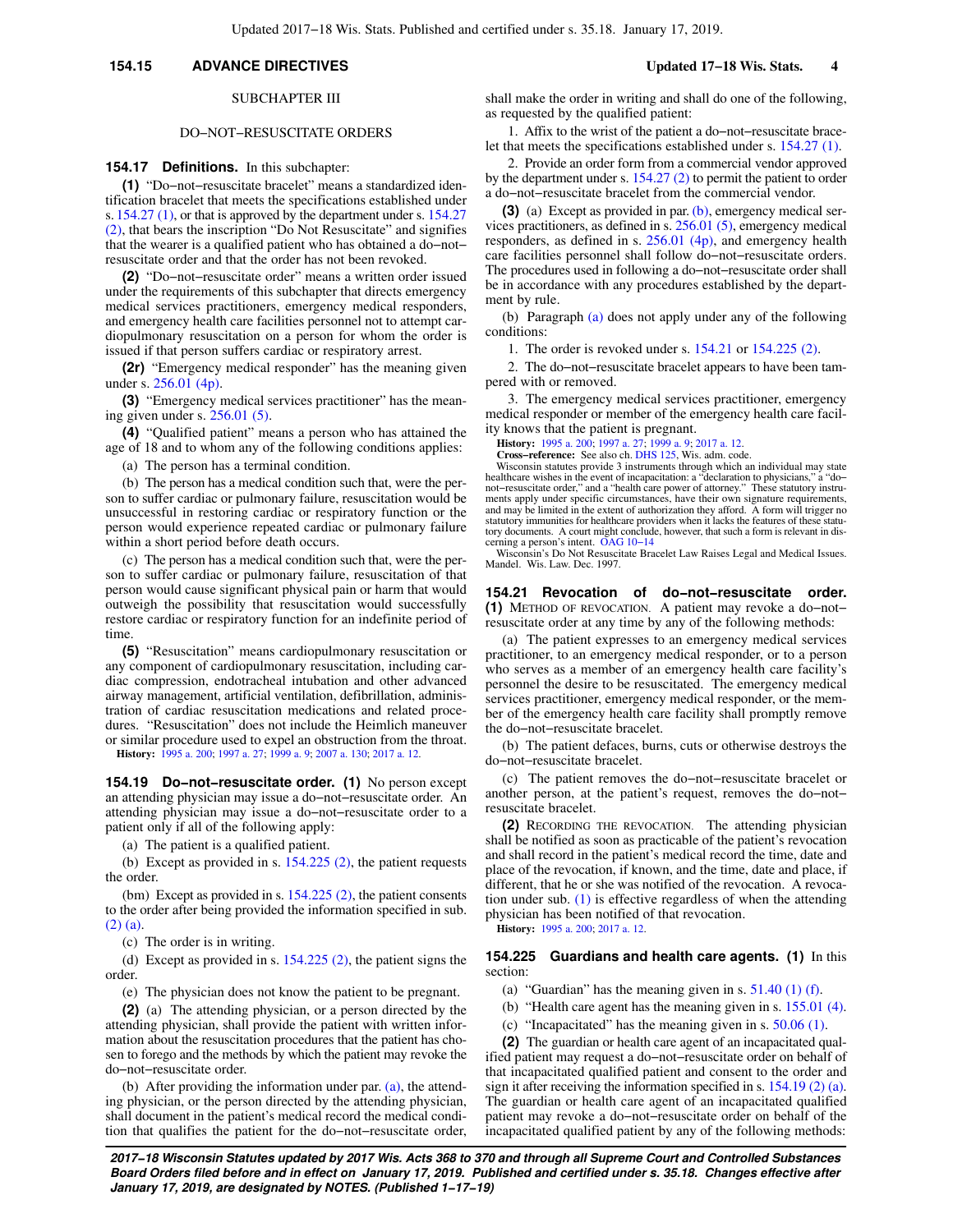(a) The guardian or health care agent directs an emergency medical services practitioner, an emergency medical responder, or a person who serves as a member of an emergency health care facility's personnel to resuscitate the patient. The emergency medical services practitioner, the emergency medical responder, or the member of the emergency health care facility shall promptly remove the do−not−resuscitate bracelet.

(b) The guardian or health care agent defaces, burns, cuts or otherwise destroys the do−not−resuscitate bracelet.

(c) The guardian or health care agent removes the do−not− resuscitate bracelet.

**History:** [1997 a. 27;](https://docs.legis.wisconsin.gov/document/acts/1997/27) [2017 a. 12.](https://docs.legis.wisconsin.gov/document/acts/2017/12)

**154.23 Liability.** No physician, emergency medical services practitioner, emergency medical responder, health care professional, or emergency health care facility may be held criminally or civilly liable, or charged with unprofessional conduct, for any of the following:

**(1)** Under the directive of a do−not−resuscitate order, withholding or withdrawing, or causing to be withheld or withdrawn, resuscitation from a patient.

**(2)** Failing to act upon the revocation of a do−not−resuscitate order unless the person or facility had actual knowledge of the revocation.

**(3)** Failing to comply with a do−not−resuscitate order if the person or facility did not have actual knowledge of the do−not− resuscitate order or if the person or facility in good faith believed that the order had been revoked.

**History:** [1995 a. 200](https://docs.legis.wisconsin.gov/document/acts/1995/200); [2017 a. 12.](https://docs.legis.wisconsin.gov/document/acts/2017/12)

**154.25 General provisions. (1)** SUICIDE. Under this subchapter, the withholding or withdrawing of resuscitation from a patient wearing a valid do−not−resuscitate bracelet does not, for any purpose, constitute suicide. Requesting a do−not−resuscitate order under this subchapter does not, for any purpose, constitute attempted suicide.

**(2)** LIFE INSURANCE. Requesting a do−not−resuscitate order under s. [154.19](https://docs.legis.wisconsin.gov/document/statutes/154.19) may not be used to impair in any manner the procurement of any policy of life insurance, and may not be used to modify the terms of an existing policy of life insurance. No policy of life insurance may be impaired in any manner by the withholding or withdrawal of resuscitation from a qualified patient.

**(3)** HEALTH INSURANCE. No person may be required to request a do−not−resuscitate order as a condition prior to being admitted to a health care facility or being insured for, or receiving, health care services.

**(4)** OTHER RIGHTS. This subchapter does not impair or supersede any of the following:

(a) A person's right to withhold or withdraw resuscitation.

(b) The right of any person who does not have a do−not−resuscitate order in effect to receive resuscitation.

**(5)** INTENT. Failure to request a do−not−resuscitate order creates no presumption that the person consents to the use or withholding of resuscitation in the event that the person suffers from a condition that renders the person a qualified patient.

**(6)** VALID DO−NOT−RESUSCITATE BRACELET. A do−not−resuscitate bracelet that has not been removed, altered, or tampered with in any way shall be presumed valid, unless the patient, the patient's guardian, or the patient's health care agent expresses to the emergency medical services practitioner, emergency medical responder, or emergency health care facility personnel the patient's desire to be resuscitated.

**(6m)** DESIRE OF THE PATIENT. The desire of a patient to be resuscitated supersedes the effect of that patient's do−not−resuscitate order at all times.

**(7)** CONSTRUCTION. Nothing in this subchapter condones, authorizes or permits any affirmative or deliberate act to end life other than to permit the natural process of dying.

**History:** [1995 a. 200](https://docs.legis.wisconsin.gov/document/acts/1995/200); [1997 a. 27;](https://docs.legis.wisconsin.gov/document/acts/1997/27) [2017 a. 12.](https://docs.legis.wisconsin.gov/document/acts/2017/12)

# **5 Updated 17−18 Wis. Stats. ADVANCE DIRECTIVES 154.30**

**154.27 Specifications and distribution of do−not− resuscitate bracelet. (1)** The department shall establish by rule a uniform standard for the size, color, and design of all do− not−resuscitate bracelets. Except as provided in sub. [\(2\)](https://docs.legis.wisconsin.gov/document/statutes/154.27(2)), the rules shall require that the do−not−resuscitate bracelets include the inscription "Do Not Resuscitate"; the name, address, date of birth and gender of the patient; and the name, business telephone number and signature of the attending physician issuing the order.

**(2)** The department may approve a do−not−resuscitate bracelet developed and distributed by a commercial vendor if the bracelet contains an emblem that displays an internationally recognized medical symbol on the front and the words "Wisconsin Do−Not− Resuscitate−EMS" and the qualified patient's first and last name on the back. The department may not approve a do−not−resuscitate bracelet developed and distributed by a commercial vendor if the vendor does not require a doctor's order for the bracelet prior to distributing it to a patient.

**History:** [1995 a. 200;](https://docs.legis.wisconsin.gov/document/acts/1995/200) [1999 a. 9](https://docs.legis.wisconsin.gov/document/acts/1999/9).

**Cross−reference:** See also ch. [DHS 125,](https://docs.legis.wisconsin.gov/document/administrativecode/ch.%20DHS%20125) Wis. adm. code.

**154.29 Penalties. (1)** Any person who willfully conceals, defaces or damages the do−not−resuscitate bracelet of another person without that person's consent may be fined not more than \$500 or imprisoned for not more than 30 days or both.

**(2)** Any person who, with the intent to cause the withholding or withdrawal of resuscitation contrary to the wishes of any patient, falsifies, forges or transfers a do−not−resuscitate bracelet to that patient or conceals the revocation under s. [154.21](https://docs.legis.wisconsin.gov/document/statutes/154.21) of a do− not−resuscitate order or any responsible person who withholds personal knowledge of a revocation under s. [154.21](https://docs.legis.wisconsin.gov/document/statutes/154.21) is guilty of a Class F felony.

**(3)** Any person who directly or indirectly coerces, threatens or intimidates an individual so as to cause the individual to sign or issue a do−not−resuscitate order shall be fined not more than \$500 or imprisoned for not more than 30 days or both.

**History:** [1995 a. 200;](https://docs.legis.wisconsin.gov/document/acts/1995/200) [1997 a. 283](https://docs.legis.wisconsin.gov/document/acts/1997/283); [2001 a. 109.](https://docs.legis.wisconsin.gov/document/acts/2001/109)

#### SUBCHAPTER IV

### AUTHORIZATION FOR FINAL DISPOSITION

**154.30 Control of final disposition of certain human remains.** (1) DEFINITIONS. (a) "Authorization for final disposition" means a document that satisfies the conditions under sub. [\(8\)](https://docs.legis.wisconsin.gov/document/statutes/154.30(8)(d)) [\(d\)](https://docs.legis.wisconsin.gov/document/statutes/154.30(8)(d)) or [\(dm\),](https://docs.legis.wisconsin.gov/document/statutes/154.30(8)(dm)) and that is voluntarily executed by a declarant under sub. [\(8\)](https://docs.legis.wisconsin.gov/document/statutes/154.30(8)), but is not limited in form or substance to that provided in sub. [\(8\).](https://docs.legis.wisconsin.gov/document/statutes/154.30(8))

(b) "Cemetery authority" has the meaning given in s. [157.061](https://docs.legis.wisconsin.gov/document/statutes/157.061(2)) [\(2\).](https://docs.legis.wisconsin.gov/document/statutes/157.061(2))

(c) "Credential" has the meaning given in s. [440.01 \(2\) \(a\)](https://docs.legis.wisconsin.gov/document/statutes/440.01(2)(a)).

(d) "Crematory authority" has the meaning given in s. [440.70](https://docs.legis.wisconsin.gov/document/statutes/440.70(9)) [\(9\).](https://docs.legis.wisconsin.gov/document/statutes/440.70(9))

(e) "Declarant" means an individual who executes an authorization for final disposition.

(f) "Estranged" means being physically and emotionally alienated for a period of time, at the time of the decedent's death, and clearly demonstrating an absence of due affection, trust, and regard.

(g) "Final disposition" means disposition of a decedent's remains, including any of the following:

1. Arrangements for a viewing.

2. A funeral ceremony, memorial service, graveside service, or other last rite.

3. A burial, cremation and burial, or other disposition, or donation of the decedent's body.

(h) "Funeral director" has the meaning given in s. [445.01 \(5\).](https://docs.legis.wisconsin.gov/document/statutes/445.01(5))

(i) "Health care provider" means any individual who has a credential to provide health care.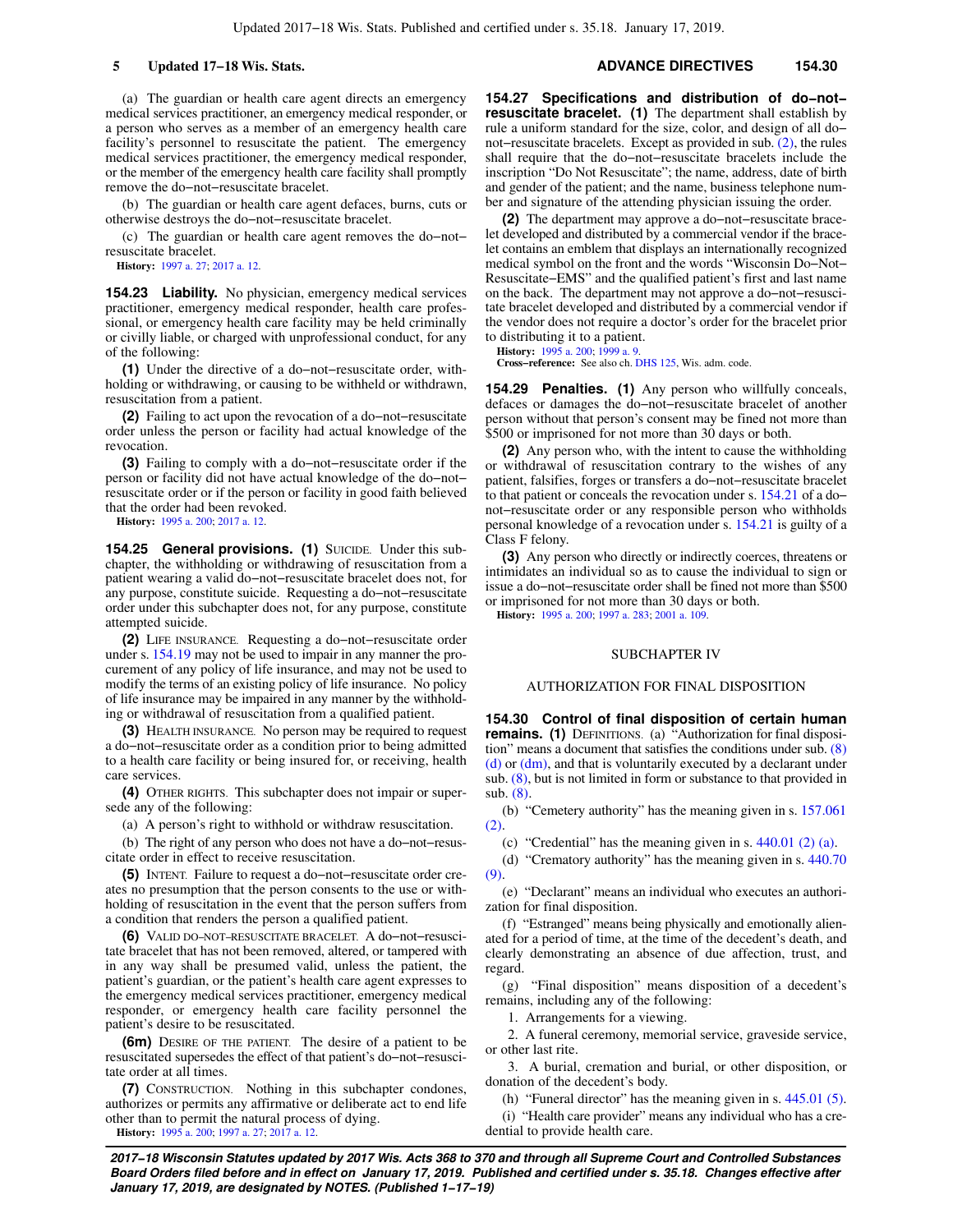# **154.30 ADVANCE DIRECTIVES Updated 17−18 Wis. Stats. 6**

(L) "Representative" means an individual specifically designated in an authorization for final disposition or, if that individual is unable or unwilling to carry out the declarant's decisions and preferences, a successor representative designated in the authorization for final disposition to do so.

(m) "Social worker" has the meaning given in s. [252.15 \(1\)](https://docs.legis.wisconsin.gov/document/statutes/252.15(1)(er)) [\(er\).](https://docs.legis.wisconsin.gov/document/statutes/252.15(1)(er))

**(2)** INDIVIDUALS WITH CONTROL OF FINAL DISPOSITION; ORDER. (a) Notwithstanding s.  $445.14$  and except as provided in par. [\(b\)](https://docs.legis.wisconsin.gov/document/statutes/154.30(2)(b)) and sub. [\(3\),](https://docs.legis.wisconsin.gov/document/statutes/154.30(3)) any of the following, as prioritized in the following order, who is at least 18 years old and has not been adjudicated incompetent under ch. [54](https://docs.legis.wisconsin.gov/document/statutes/ch.%2054) or ch. [880,](https://docs.legis.wisconsin.gov/document/statutes/2003/ch.%20880) 2003 stats., may control final disposition, including the location, manner, and conditions of final disposition:

1. Subject to sub. [\(8\) \(e\),](https://docs.legis.wisconsin.gov/document/statutes/154.30(8)(e)) a representative of the decedent acting under the decedent's authorization for final disposition that conveys to the representative the control of final disposition, or a successor representative.

2. The surviving spouse of the decedent.

3. The surviving child of the decedent, unless more than one child of the decedent survives. In such an instance, the majority of the surviving children has control of the final disposition, except that fewer than the majority of the surviving children may control the final disposition if that minority has used reasonable efforts to notify all other surviving children and is not aware of opposition by the majority to the minority's intended final disposition.

4. The surviving parent or parents of the decedent or a surviving parent who is available if the other surviving parent is unavailable after the available surviving parent has made reasonable efforts to locate him or her.

5. The surviving sibling of the decedent, unless more than one sibling of the decedent survives. In such an instance, the majority of the surviving siblings has control of the final disposition, except that fewer than the majority of the surviving siblings may control the final disposition if that minority has used reasonable efforts to notify all other surviving siblings and is not aware of opposition by the majority to the minority's intended final disposition.

6. In descending order, an individual in the class of the next degree of kinship specified in s. [990.001 \(16\).](https://docs.legis.wisconsin.gov/document/statutes/990.001(16))

7. The guardian of the person, if any, of the decedent.

8. Any individual other than an individual specified under subds. [1.](https://docs.legis.wisconsin.gov/document/statutes/154.30(2)(a)1.) to [7.](https://docs.legis.wisconsin.gov/document/statutes/154.30(2)(a)7.) who is willing to control the final disposition and who attests in writing that he or she has made a good−faith effort, to no avail, to contact the individuals under subds. [1.](https://docs.legis.wisconsin.gov/document/statutes/154.30(2)(a)1.) to [7.](https://docs.legis.wisconsin.gov/document/statutes/154.30(2)(a)7.)

(b) Control of final disposition under par. [\(a\),](https://docs.legis.wisconsin.gov/document/statutes/154.30(2)(a)) in the order of priority specified in par. [\(a\),](https://docs.legis.wisconsin.gov/document/statutes/154.30(2)(a)) is restored to an individual specified in sub. [\(3\) \(b\) 1.](https://docs.legis.wisconsin.gov/document/statutes/154.30(3)(b)1.) for whom charges under sub. [\(3\) \(b\) 1. a.](https://docs.legis.wisconsin.gov/document/statutes/154.30(3)(b)1.a.) to [d.](https://docs.legis.wisconsin.gov/document/statutes/154.30(3)(b)1.d.) are dismissed or who is found not guilty of the offense. Subject to s. [69.18 \(4\),](https://docs.legis.wisconsin.gov/document/statutes/69.18(4)) the control of final disposition under this paragraph, with respect to a decedent for whom disposition has already been made of his or her remains, is limited, as appropriate, to any of the following:

1. A funeral ceremony, memorial service, graveside service, or other last rite.

2. Disinterment.

3. Reinterment, cremation and reinterment, or other disposition of the decedent's body.

**(3)** EXCEPTIONS. (a) All of the following are exceptions to any control conferred under sub. [\(2\)](https://docs.legis.wisconsin.gov/document/statutes/154.30(2)):

1. The disposition of any unrevoked anatomical gift made by the decedent under s. [157.06](https://docs.legis.wisconsin.gov/document/statutes/157.06) or made by an individual other than the decedent under s. [157.06](https://docs.legis.wisconsin.gov/document/statutes/157.06).

2. Any power or duty of a coroner, medical examiner, or other physician licensed to perform autopsies with respect to the reporting of certain deaths, performance of autopsies, and inquests under ch. [979](https://docs.legis.wisconsin.gov/document/statutes/ch.%20979).

(b) None of the following is authorized under sub. [\(2\)](https://docs.legis.wisconsin.gov/document/statutes/154.30(2)) to control the final disposition:

1. Unless sub. [\(2\) \(b\)](https://docs.legis.wisconsin.gov/document/statutes/154.30(2)(b)) applies, an individual who is otherwise authorized to control final disposition under the order of priority of individuals specified in sub. [\(2\) \(a\)](https://docs.legis.wisconsin.gov/document/statutes/154.30(2)(a)) but who has been charged with any of the following in connection with the decedent's death and the charges are known to the funeral director, crematory authority, or cemetery authority:

a. First−degree intentional homicide under s. [940.01 \(1\)](https://docs.legis.wisconsin.gov/document/statutes/940.01(1)).

b. First−degree reckless homicide under s. [940.02](https://docs.legis.wisconsin.gov/document/statutes/940.02).

c. Second−degree intentional homicide under s. [940.05.](https://docs.legis.wisconsin.gov/document/statutes/940.05)

d. Second−degree reckless homicide under s. [940.06.](https://docs.legis.wisconsin.gov/document/statutes/940.06)

2. An individual who is otherwise authorized to control final disposition under the order of priority of individuals specified in sub.  $(2)$  (a) but who fails to exercise this authorization within 2 days after he or she is notified of the decedent's death or who cannot be located after reasonable efforts to do so has been made.

3. The decedent's spouse, if an action under ch. [767](https://docs.legis.wisconsin.gov/document/statutes/ch.%20767) to terminate the marriage of the spouse and the decedent was pending at the time of the decedent's death.

4. An individual for whom a determination is made by the probate court under par. [\(c\) 2. b.](https://docs.legis.wisconsin.gov/document/statutes/154.30(3)(c)2.b.) that the individual and the decedent were estranged at the time of death.

(c) If the individuals on the same level of priority specified in sub.  $(2)$  (a) are unable to agree on the final disposition, the probate court that has jurisdiction for the county in which the decedent resided at the time of his or her death may designate an individual as most fit and appropriate to control the final disposition. All of the following apply to a designation made under this paragraph:

1. After the decedent's death, a petition regarding control of the final disposition shall be filed with the probate court by any of the following:

a. A relative of the decedent.

b. An individual seeking control of the final disposition who claims a closer personal relationship to the decedent than the decedent's next of kin and who was not in the employ of the decedent or the decedent's family.

c. If 2 or more individuals on the same level of priority in sub. [\(2\) \(a\)](https://docs.legis.wisconsin.gov/document/statutes/154.30(2)(a)) cannot, by majority vote, decide concerning the final disposition, any of those individuals or the funeral director, crematory authority, or cemetery authority that possesses the decedent's remains.

2. The probate court may consider all of the following:

a. The reasonableness and practicality of the proposed final disposition.

b. The degree of the personal relationship between the decedent and each of the individuals claiming the right of final disposition, including whether the decedent was estranged from any of the individuals.

c. Except as provided in subd. [3.](https://docs.legis.wisconsin.gov/document/statutes/154.30(3)(c)3.), the desires of the individual or individuals who are ready, able, and willing to pay the cost of the final disposition.

d. The express written desires of the decedent.

e. The degree to which any proposed final disposition would permit maximum participation by family members, friends, and others who wish to pay final respects to the decedent.

3. An individual's payment or agreement to pay for all or part of the costs of final disposition, or the fact that an individual is the personal representative of the decedent, does not, by itself, provide the individual any greater opportunity to control the final disposition than the individual otherwise has under this section.

**(4)** DECLINING TO EXERCISE CONTROL OR RESIGNING CONTROL. An individual who is otherwise authorized to control final disposition under the order of priority of individuals specified in sub. [\(2\)](https://docs.legis.wisconsin.gov/document/statutes/154.30(2)(a)) [\(a\)](https://docs.legis.wisconsin.gov/document/statutes/154.30(2)(a)) or who is designated under sub.  $(3)$  (c) may accept the control, may decline to exercise the control, or may, after accepting the control, resign it.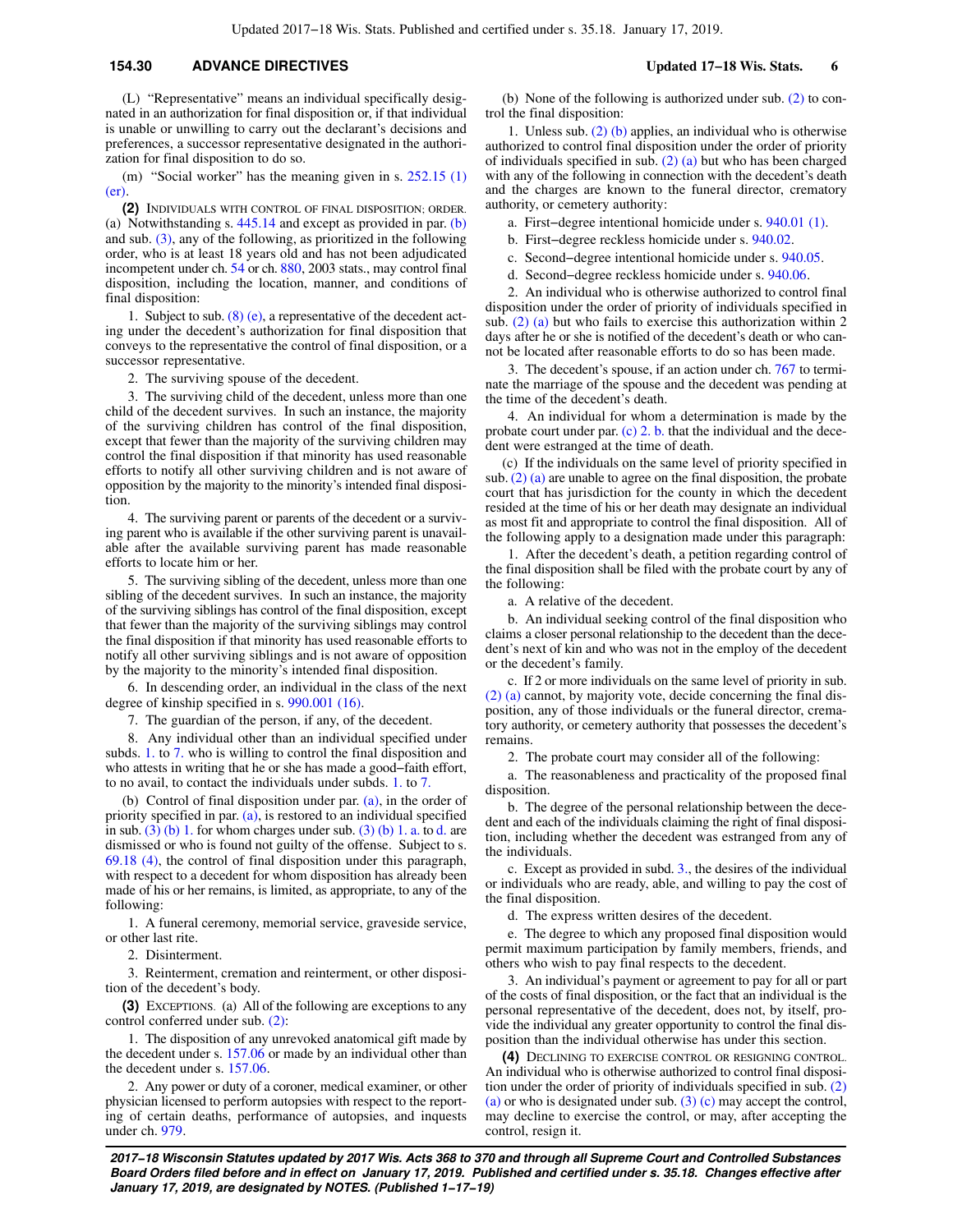**7 Updated 17−18 Wis. Stats. ADVANCE DIRECTIVES 154.30**

**(5)** LIABILITY OF FUNERAL DIRECTOR, CREMATORY AUTHORITY, OR CEMETERY AUTHORITY. (a) If inability to agree exists among any individuals, as specified in sub. [\(3\) \(c\) \(intro.\),](https://docs.legis.wisconsin.gov/document/statutes/154.30(3)(c)(intro.)) no funeral director, crematory authority, or cemetery authority is civilly or criminally liable for his or her refusal to accept the decedent's remains, to inter or otherwise dispose of the decedent's remains, or to complete the arrangements for the final disposition unless specifically directed to do so under an order of the probate court or unless the individuals in disagreement present the funeral director, crematory authority, or cemetery authority with a written agreement, signed by the individuals, that specifies the final disposition.

(b) A funeral director, crematory authority, or cemetery authority that retains the remains of a decedent for final disposition before individuals specified in sub. [\(3\) \(c\) \(intro.\)](https://docs.legis.wisconsin.gov/document/statutes/154.30(3)(c)(intro.)) reach agreement or before the probate court makes a final decision under sub. [\(3\) \(c\)](https://docs.legis.wisconsin.gov/document/statutes/154.30(3)(c)) may embalm the remains, unless the authorization for final disposition forbids embalming, or may refrigerate and shelter the remains while awaiting the agreement or the probate court's decision and may add the cost of embalming or refrigeration and shelter, as appropriate, to the final disposition costs.

(c) If a funeral director, crematory authority, or cemetery authority files a petition under sub. [\(3\) \(c\) 1.](https://docs.legis.wisconsin.gov/document/statutes/154.30(3)(c)1.), the funeral director, crematory authority, or cemetery authority may add to the cost of final disposition reasonable legal fees and costs associated with the court's review of the petition.

(d) This subsection may not be construed to require or otherwise impose a duty upon a funeral director, crematory authority, or cemetery authority to file a petition under sub.  $(3)$  (c) 1., and a funeral director, crematory authority, or cemetery authority may not be held criminally or civilly liable for failing or omitting to file the petition.

(e) In the absence of written notice to the contrary from an individual who claims control of the final disposition because of precedence under the order of priority of individuals specified under sub.  $(2)$  (a), no funeral director, crematory authority, or cemetery authority, who relies in good faith on instructions concerning the final disposition from another individual who first claims control of the final disposition but has less precedence under the order of priority of individuals specified in sub. [\(2\) \(a\),](https://docs.legis.wisconsin.gov/document/statutes/154.30(2)(a)) and who acts or omits to act in accordance with these instructions, is civilly or criminally liable or may be found guilty of unprofessional conduct for the action or omission.

**(6)** LIABILITY FOR COSTS OF FINAL DISPOSITION. Notwithstanding s. [445.14](https://docs.legis.wisconsin.gov/document/statutes/445.14), liability for the reasonable costs of the final disposition is from the declarant decedent's estate, as specified under s. [859.25 \(1\).](https://docs.legis.wisconsin.gov/document/statutes/859.25(1))

**(7)** JURISDICTION. The probate court for the county in which the decedent last resided has exclusive jurisdiction over matters that arise under this section.

**(8)** AUTHORIZATION FOR FINAL DISPOSITION. (a) An individual who is of sound mind and has attained age 18 may voluntarily execute an authorization for final disposition, which shall take effect on the date of execution. An individual for whom an adjudication of incompetence and appointment of a guardian of the person is in effect under ch. [54](https://docs.legis.wisconsin.gov/document/statutes/ch.%2054) or ch. [880,](https://docs.legis.wisconsin.gov/document/statutes/2003/ch.%20880) 2003 stats., is presumed not to be of sound mind for purposes of this subsection.

(b) An authorization for final disposition may express the declarant's special directions, instructions concerning religious observances, and suggestions concerning any of the following:

1. Arrangements for a viewing.

2. Funeral ceremony, memorial service, graveside service, or other last rite.

3. Burial, cremation and burial, or other disposition, or donation of the declarant's body after death.

(c) An authorization for final disposition requires a representative and one or more named successor representatives to carry out the directions, instructions, and suggestions of the declarant, as expressed in the declarant's authorization for final disposition, unless the directions, instructions, and suggestions exceed available resources from the decedent's estate or are unlawful or unless there is no realistic possibility of compliance.

(d) Except as provided in par.  $(dm)$ , an authorization for final disposition shall meet all of the following requirements:

1. List the name and last−known address, as of the date of execution of the authorization for final disposition, of each representative and each successor representative named, and be signed by each representative and each successor representative named.

2. Be signed and dated by the declarant, with the signature witnessed by 2 witnesses who each have attained age 18 and who are not related by blood, marriage, or adoption to the declarant, or acknowledged before a notary public. If the declarant is physically unable to sign an authorization for final disposition, the authorization shall be signed in the declarant's name by an individual at the declarant's express direction and in his or her presence; such a proxy signing shall take place or be acknowledged by the declarant in the presence of 2 witnesses or a notary public.

(dm) A document executed by a member of the U.S. armed forces in the manner and on a form provided by the federal department of defense that designates a person to direct the disposition of the member's remains is a valid authorization for final disposition under this section.

(e) If any of the following has a direct professional relationship with or provides professional services directly to the declarant and is not related to the declarant by blood, marriage, or adoption, that person may not serve as a representative under the requirements of this subsection:

- 1. A funeral director.
- 2. A crematory authority.
- 3. A cemetery authority.

4. An employee of a funeral director, crematory authority, or cemetery authority.

- 6. A health care provider.
- 8. A social worker.

(f) The department shall prepare and provide copies of the authorization for final disposition form and accompanying information for distribution in quantities to funeral directors, crematory authorities, cemetery authorities, hospitals, nursing homes, county clerks, and local bar associations and individually to private persons. The department shall include, in information accompanying the authorization for final disposition form, at least the statutory definitions of terms used in the form, and an instruction to potential declarants to read and understand the information before completing the form. The department may charge a reasonable fee for the cost of preparation and distribution. The authorization for final disposition form distributed by the department shall be easy to read, in not less than 10−point type, and in the following form:

# **AUTHORIZATION FOR FINAL DISPOSITION**

I, .... (print name and address), being of sound mind, willfully and voluntarily make known by this document my desire that, upon my death, the final disposition of my remains be under the control of my representative under the requirements of section 154.30, Wisconsin statutes, and, with respect to that final disposition only, I hereby appoint the representative and any successor representative named in this document. All decisions made by my representative or any successor representative with respect to the final disposition of my remains are binding.

Name of representative . . . . . . . . . . . . . . . . . . . . . . . . . . . . . Address . . . . . . . . . . . . . . . . . . . . . . . . . . . . . . . . . . . . . . . . . Telephone number . . . . . . . . . . . . . . . . . . . . . . . . . . . . . . . . .

If my representative dies, becomes incapacitated, resigns, refuses to act, ceases to be qualified, or cannot be located within the time necessary to control the final disposition of my remains, I hereby appoint the following individuals, each to act alone and